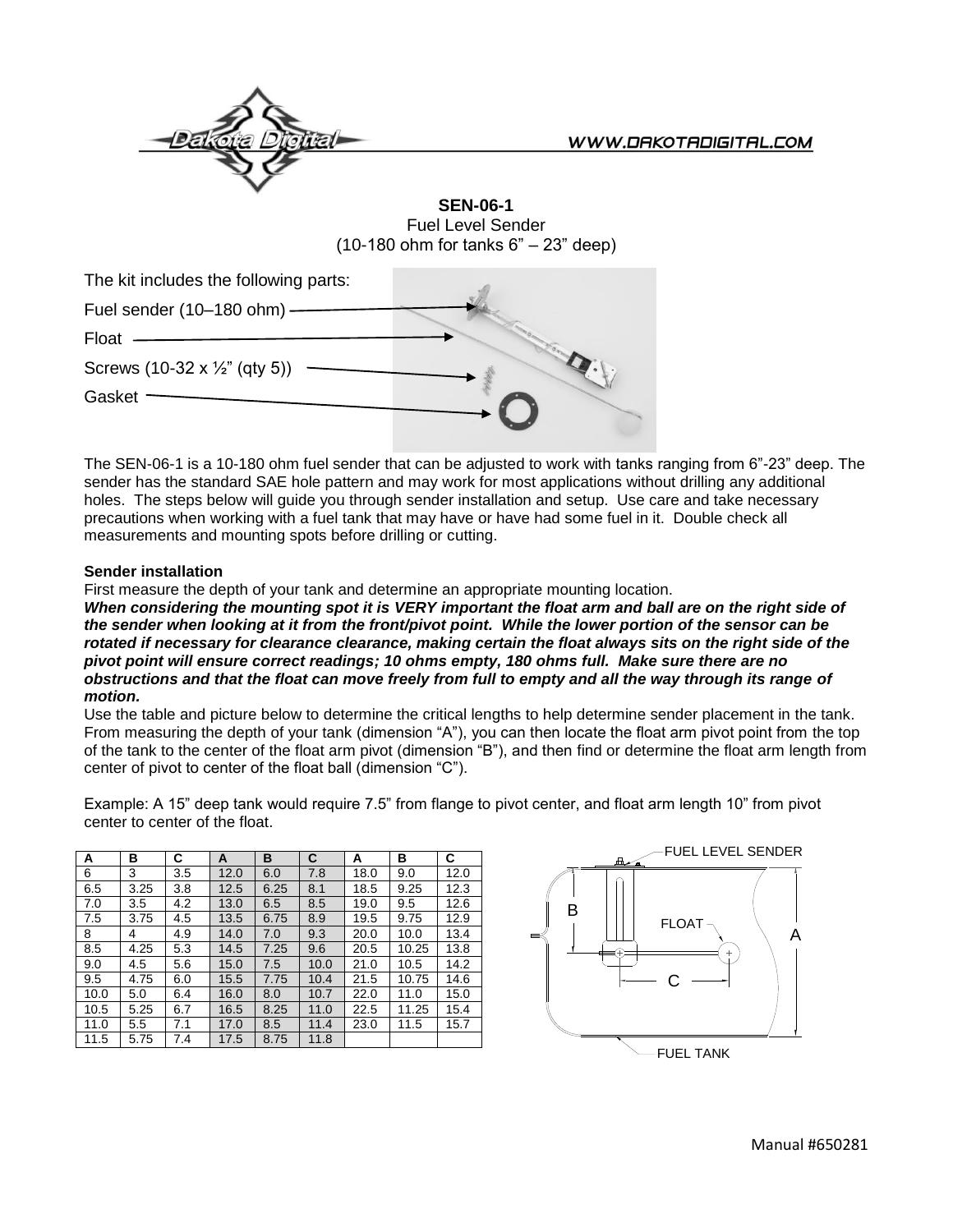## **Preparing the sender hardware**

For tanks from 6" - 15-1/2" an extension bracket will need to be removed from the sender. The procedure is:

- Remove two extension bracket screws and nuts
- Remove two sensor mounting screws (threaded into the plastic body)
- Remove the extension bracket
- Slide sender (plastic body) onto remaining bracket/arm
- Loosely install the two sensor mounting screws (into the plastic body)
- Slide sender up or down to the proper dimension from the table on previous page and tighten the screws



For tanks 16" to 23" no modifications or removal of brackets are required, just adjustments to the lengths. To adjust length:

- Loosen the two nuts and screws on the extension bracket
- Adjust lengths to the dimensions in the table on the previous page
- Tighten screws to secure parts in place

### **Installing the float arm**

Before installing the float, this is the easiest point to install the gasket or ensure it is in the correct spot, so slide the gasket over the sender and up the bracket to the bottom of the flange so it is in position.

Loosen the screw at the pivot and discard the short piece of rod that is there. Insert the float rod to the proper length from the table above and tighten the screw to hold it in place. Use a side cutter or similar tool to trim the excess rod length, leaving about 1" past the pivot. *Make sure float is on the right side of the pivot point or resistance values will be reversed and the gauge will read backwards.*

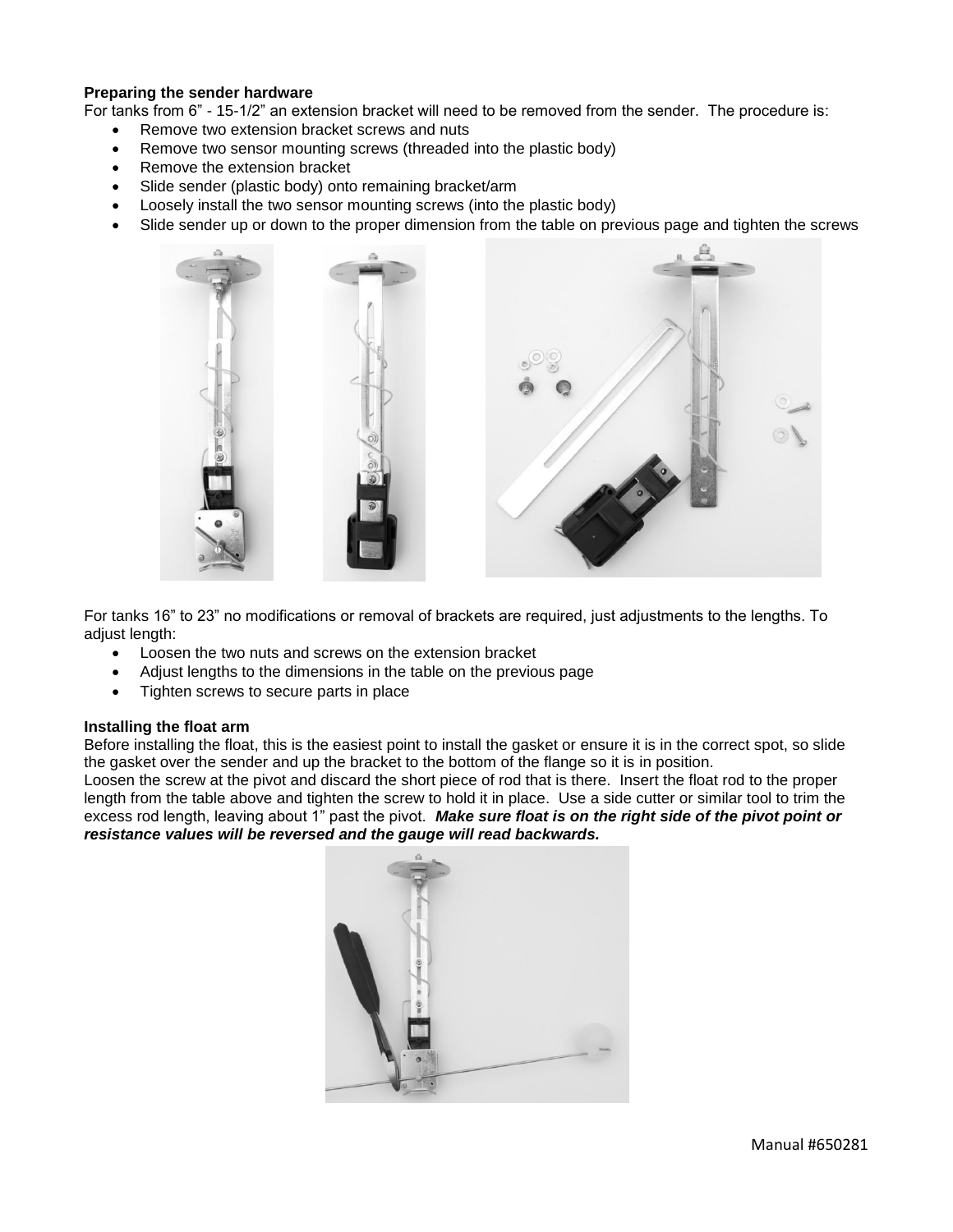### **Installing in tank**

If no holes exist in the fuel tank, you will have to cut a 1.7" hole in the top of the tank. You will also need to drill and tap holes for the mounting screws. Some fabrication may be required if it is a thin walled tank to provide enough material to facilitate mounting.

Install the gasket over the sender and up to the flange. Next slide the float arm and sender assemble through the hole in the tank. Align the bolt holes and secure the flange to the tank with appropriate hardware.

*Note: you may want to test the sender with the gauge before installing into the tank.* 



#### **Wiring**

The sender has two terminals on the top. The main, center connection is the resistance value that will connect to the fuel gauge. The smaller terminal off to the edge is the ground point. It is very important to have a good ground or the sensor will read erratically and the gauge will be incorrect. It is recommended to run a ground wire along with the sender wire and ground it at the gauge along with the fuel gauge ground.

You will also need to verify that the gauge can accept, or is set, to read a 10-180 ohm sender.



## **Troubleshooting**

The sensor is a 10-180 ohm fuel sender. To verify sender resistance, disconnect the sender wire from the gauge and attach an ohmmeter to the sender wire and the other lead of the ohm meter to ground, or the ground point on the sensor. At empty with the float all the way down you should get about 10 ohms, with the float all the way up you should see about 180 ohms.

If the gauge is reading incorrectly double check connections and insure a good ground connection as well.

If readings seem off, double check the measurements performed during sensor installation.

Most fuel gauges have some averaging and may take some time to update the reading so be patient while testing. This is normal to avoid erratic readings with fuel "sloshing" in the tank.

If gauge reads backwards check and make sure the float arm is on the correct side of the pivot.